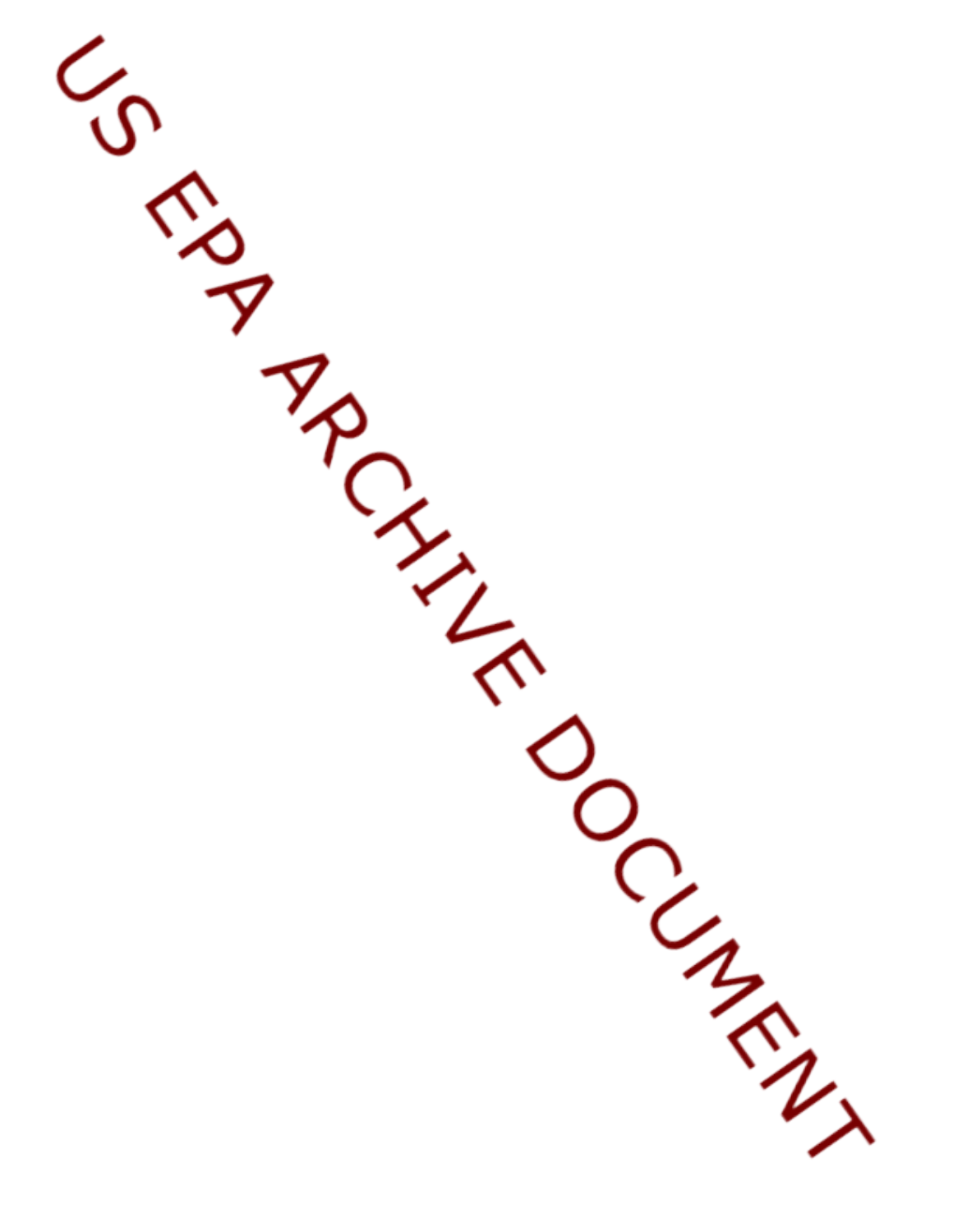## **THE ENVIRONMENTAL TECHNOLOGY VERIFICATION PROGRAM Battelle** The Business of Innovation **U.S. Environmental Protection Agency Illinois Clean Coal InstituteETV Joint Verification Statement TECHNOLOGY TYPE: Mercury Emissions Monitor**

| <b>APPLICATION:</b>               | <b>Sorbent Trap Monitoring of Flue Gas Mercury</b>  |                                                   |  |
|-----------------------------------|-----------------------------------------------------|---------------------------------------------------|--|
| <b>TECHNOLOGY</b><br><b>NAME:</b> | <b>Sorbent-Based Mercury Sampling System</b>        |                                                   |  |
| <b>COMPANY:</b>                   | Apex Instruments, Inc.                              |                                                   |  |
| <b>ADDRESS:</b>                   | 204 Technology Park Lane<br>Fuquay-Varina, NC 27526 | PHONE: (919) 557-7300<br>$(919)$ 557-7110<br>FAX: |  |
| <b>WEB SITE:</b><br>E-MAIL:       | www.apexinst.com/<br>info@apexinst.com              |                                                   |  |

The U.S. Environmental Protection Agency (EPA) has established the Environmental Technology Verification (ETV) Program to facilitate the deployment of innovative or improved environmental technologies through performance verification and dissemination of information. The goal of the ETV Program is to further environmental protection by accelerating the acceptance and use of improved and cost-effective technologies. ETV seeks to achieve this goal by providing high-quality, peer-reviewed data on technology performance to those involved in the design, distribution, financing, permitting, purchase, and use of environmental technologies. Information and ETV documents are available at www.epa.gov/etv. performance verification and dissemination of information. The goal of the ETV Program is to further<br>environmental protection by accelerating the acceptance and use of improved and cost-effective technole<br>ETV seeks to achi

(consisting of buyers, vendor organizations, and permitters), and with individual technology developers. The program evaluates the performance of innovative technologies by developing test plans that are responsive to the needs of stakeholders, conducting field or laboratory tests (as appropriate), collecting and analyzing data, and preparing peer-reviewed reports. All evaluations are conducted in accordance with rigorous quality assurance (QA) protocols to ensure that data of known and adequate quality are generated and that the results are defensible. (consisting of buyers, vendor organizations, and permitters), and with individual technology developers. The program evaluates the performance of innovative technologies by developing test plans that are responsive the nee

Battelle in cooperation with EPA's National Exposure Research Laboratory. In collaboration with the Illinois Clean Coal Institute, and with assistance from the Northern Indiana Public Service Company, the AMS Center evaluated the performance of the Apex Instruments Sorbent-Based Mercury Sampling System for determining mercury in stack gas at a coal-fired power plant. This verification statement provides a summary of the test results.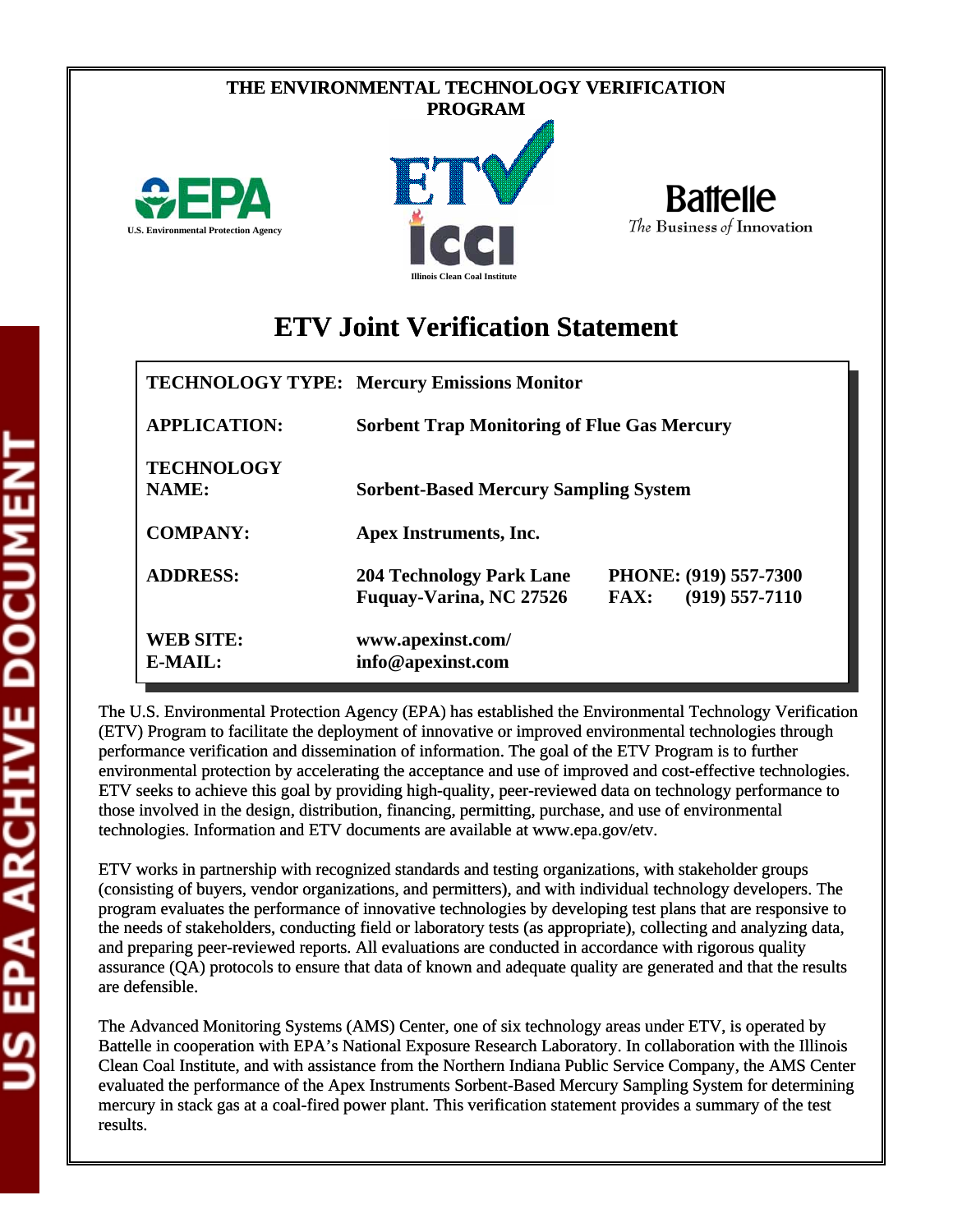## **VERIFICATION TEST DESCRIPTION**

The performance of the Apex system was evaluated in terms of relative accuracy (RA), data completeness, and operational factors (ease of use, maintenance and data output needs, power and other consumables use, reliability, and operational costs). RA was determined according to Equation A-10 of Chapter 40 of the Code of Federal Regulations Part 75 (40 CFR Part 75) Appendix A, by comparing the Apex vapor-phase total mercury ( $Hg_T$ ) results to simultaneous results from American Society for Testing and Materials (ASTM) D 6784-02, the "Ontario Hydro" (OH) method. Data completeness was assessed as the percentage of maximum data return achieved by the Apex system over its test period. Operational factors were evaluated by means of observations during use and records of needed maintenance, vendor activities, and expendables use.

The Apex system was verified at Unit 17 of the R.M. Schahfer Generating Station, located near Wheatfield, Indiana, between July 9 and 13, 2006. Unit 17 burns pulverized Illinois sub-bituminous coal and has an electrostatic precipitator and a wet flue gas desulfurization unit. During this period, twelve successive OH method runs, each of 2 hours duration, were conducted on the Unit 17 stack using paired OH trains. Those reference samples were collected and analyzed to determine elemental mercury and oxidized mercury, the sum of which is  $Hg_T$ .

QA oversight of verification testing was provided by Battelle and EPA. Battelle QA staff conducted a technical systems audit, a performance evaluation audit, and a data quality audit of 10% of the test data.

This verification statement, the full report on which it is based, and the test/QA plan for this verification test are all available at www.epa.gov/etv/centers/center1.html.

## **TECHNOLOGY DESCRIPTION**

The following description of the Apex system is based on information provided by the vendor. The information provided below was not verified in this test.

The Apex system tested in this program was designed to sample mercury emissions from coal-fired sources as specified in Appendix K in 40 CFR Part 75. The system consisted of two Apex Instruments Model XC-60 Gas Sampling Consoles, an SGC 4000 Hg Stirling Gas Conditioner, and a 9-foot-long dual trap mercury sampling probe with a 25-foot-long heated sample line. Each XC-60 console incorporated a dry gas meter, rotameter flow meter, manual sample flow control valves, temperature indicators, vacuum gauge, and sampling pump. These consoles performed simultaneous sampling with two sorbent traps through the single probe, maintaining a constant sampling flow of about 500 cubic centimeters per minute through each trap. Pre- and post-run leak checks were conducted in each run. Sample gas drawn through the sorbent traps in the probe tip was transported through the heated sample line to the SGC 4000 Hg Stirling Gas Conditioner, where moisture was removed by condensation before the gas entered each XC-60 console. The Apex system operator recorded sampling data manually every 15 minutes during each run, including stack, probe, console, and Stirling chiller temperatures; sample flow rates; vacuum and pressure readings; and barometric pressure.

The sorbent traps used with the Apex system were prepared and analyzed for Hg<sub>T</sub> by Ohio Lumex. Consistent with Appendix K, each trap incorporated three sorbent sections: a sampling section, a breakthrough section, and a pre-spiked section to assess mercury spike recovery.